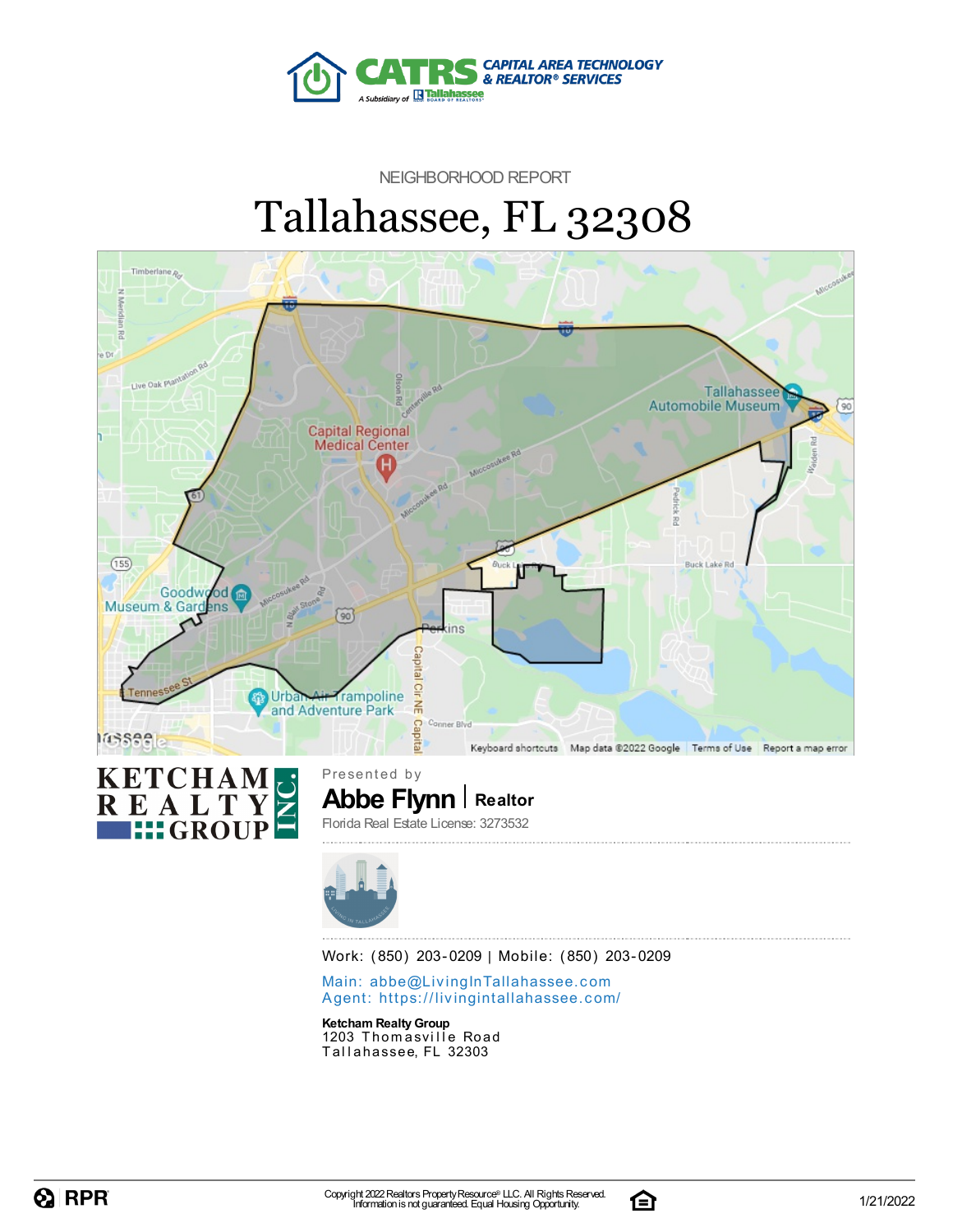## Neighborhood: Housing Stats and Charts

|                                                         | 32308     | <b>Tallahassee</b> | <b>Leon County</b> | <b>Florida</b> | <b>USA</b> |
|---------------------------------------------------------|-----------|--------------------|--------------------|----------------|------------|
| <b>Median Estimated Home Value</b>                      | \$285K    | \$252K             | \$252K             | \$338K         | \$303K     |
| <b>Estimated Home Value 12-Month Change</b>             | $+15.3\%$ | $+10.7%$           | $+10.7%$           | +22.2%         | $+19.6%$   |
| <b>Median List Price</b>                                | \$315K    | \$267K             | \$267K             | \$359K         | \$130K     |
| <b>List Price 1-Month Change</b>                        | +1.6%     | $+0.1%$            | $+0.1\%$           | +1.1%          | $-8.5%$    |
| List Price 12-Month Change                              | +8.6%     | $+9.8%$            | $+9.8\%$           | +19.7%         | $+0.8%$    |
| <b>Median Home Age</b>                                  | 38        | 36                 | 36                 | 35             | 42         |
| Own                                                     | 55%       | 40%                | 53%                | 65%            | 64%        |
| Rent                                                    | 45%       | 60%                | 47%                | 35%            | 36%        |
| \$ Value of All Buildings for which Permits Were Issued |           |                    | \$297M             | \$36.9B        | \$307B     |
| % Change in Permits for All Buildings                   |           |                    | $+15%$             | $+15%$         | $+13%$     |
| % Change in \$ Value for All Buildings                  |           |                    | $0\%$              | +11%           | $+10%$     |

#### Median Sales Price vs. Sales Volume

Thischart comparesthe price trend and salesvolume for homesin an area. Home pricestypically followsales volume, with a time lag, since sales activity is the driver behind price movements.

Data Source: Public recordsand listings data

Update Frequency: Monthly

Median Sales Price Public Records Median Sales Price Listings Sales Volume

Public Records

Sales Volume Listings



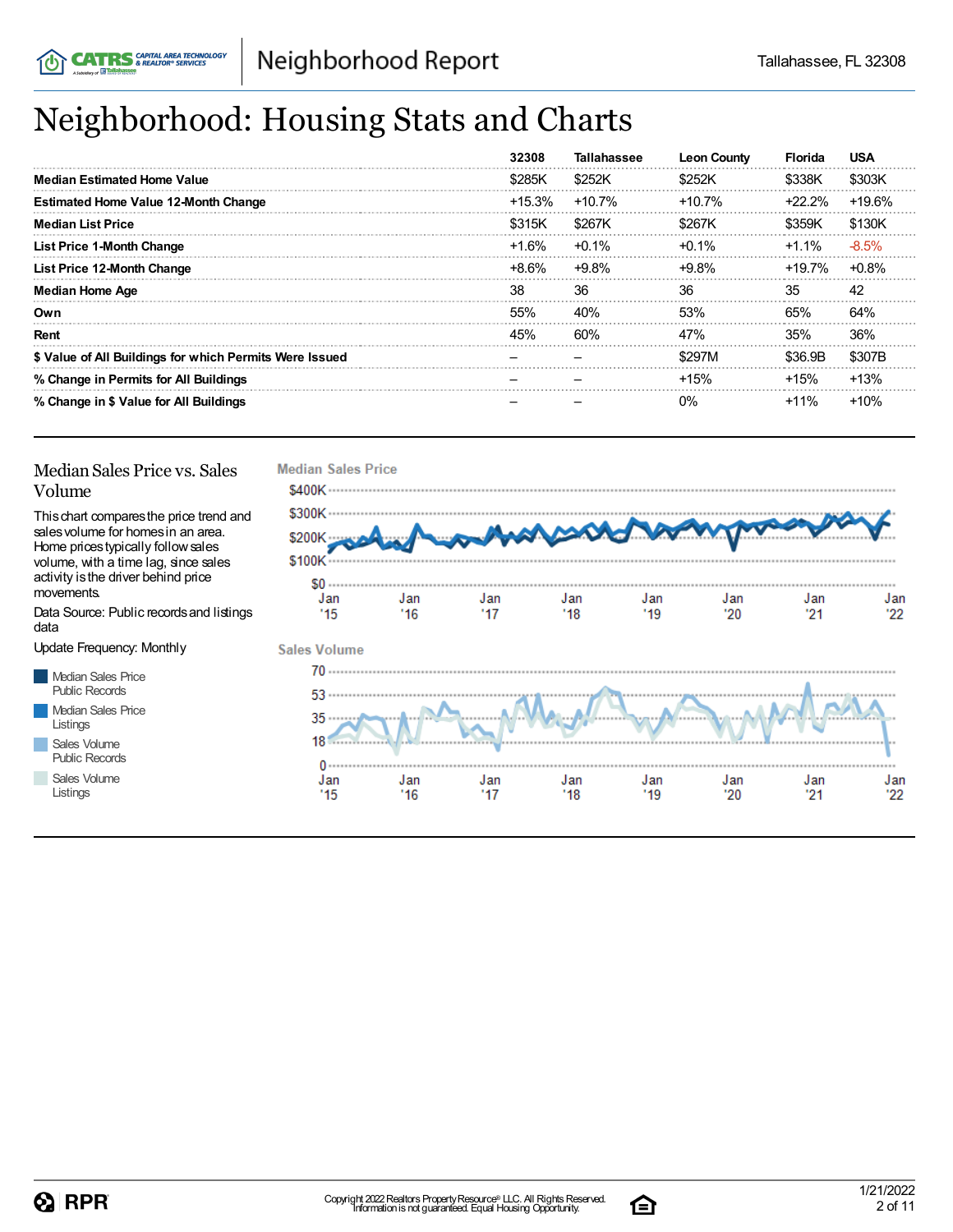

#### Median Listing Price vs. Listing Volume

Thischart comparesthe listing price and listing volume for homesin an area. Listing prices often follow listing volume, with a time lag, because supply can drive price movements.

Data Source: On- and off-market listings sources

Update Frequency: Monthly

**Median List Price** Listing Volume



#### Price Range of Homes Sold

Thischart showsthe distribution of homes reported sold in the past six monthswithin different price rangesin the area of your search. The amount shown for the subject property issold data where available, or the property's estimated value when salesdata are unavailable (such asa non-disclosure state) or provided in range format.

Data Source: Public records data Update Frequency: Monthly

Sales Count By Price Range

#### Price per Square Foot of Homes Sold

Thischart showsthe distribution of homes reported sold in the past six monthsat different pricesper square foot (living area sourced from public records).

Data Source: Public records data

Update Frequency: Monthly

Sales Count By Price Per Sq Ft





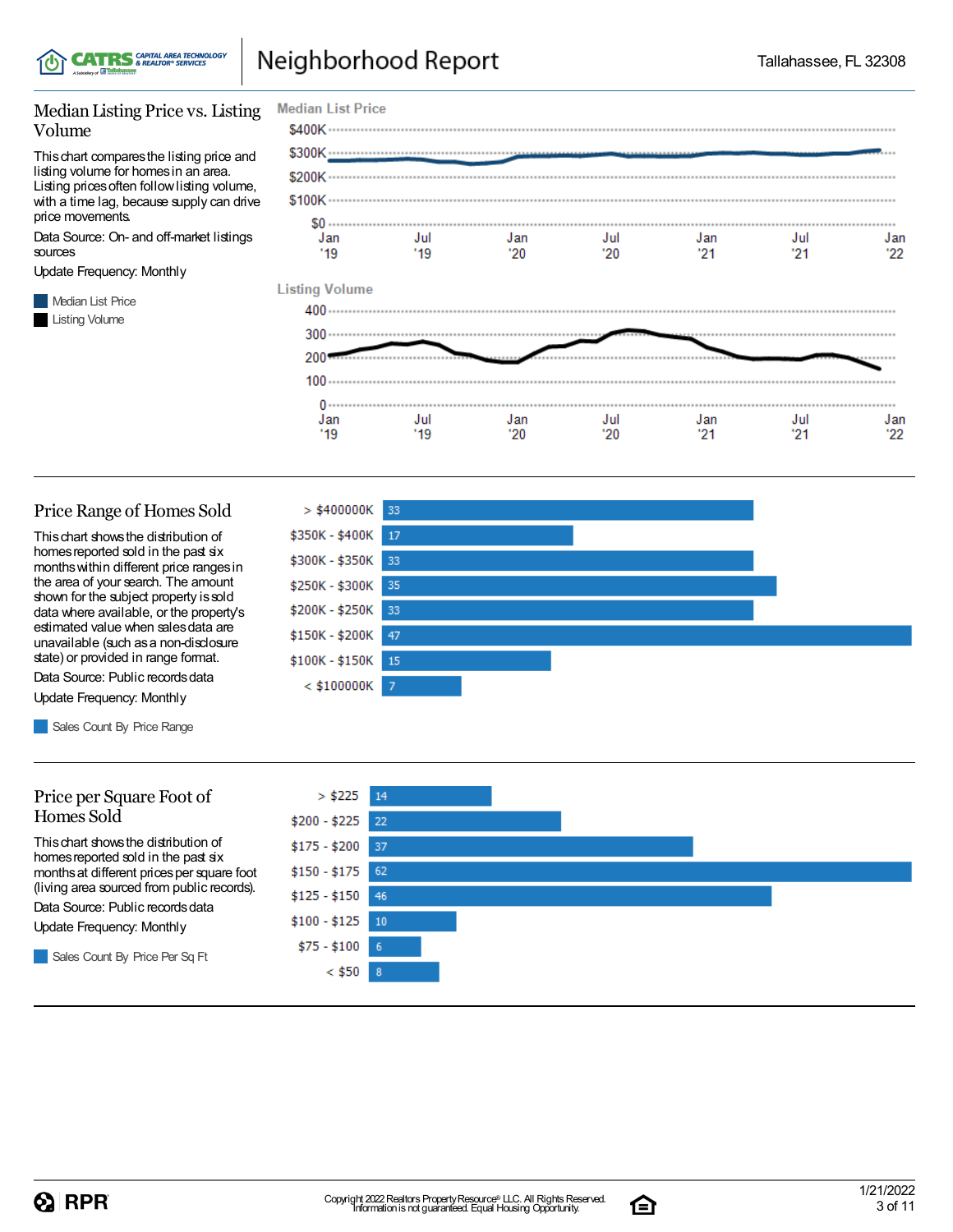





Thischart showsthe distribution of homes reported sold in the past six monthsof different age rangesin the area of your search.

Data Source: Public records data Update Frequency: Monthly

Sales Count by Age of House



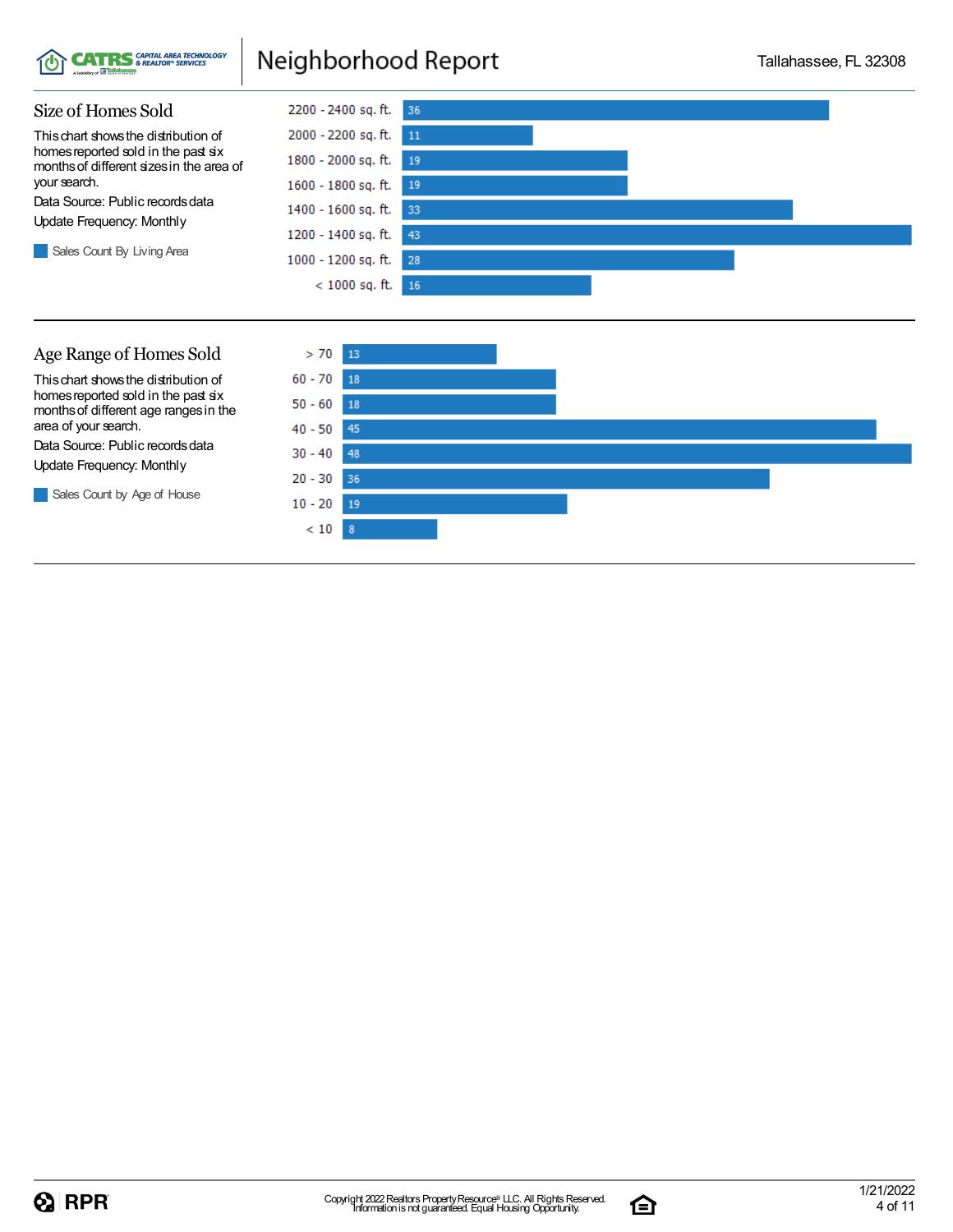## Neighborhood: People Stats and Charts

|                                | 32308 |         | <b>Leon County</b> | -lorida | USA   |
|--------------------------------|-------|---------|--------------------|---------|-------|
|                                | 21.8K | 191K    | 290K               | 20.9M   | 325M  |
| lation Density per Sq Mi       | 1.53K | 1.91K   | 435                | 390     |       |
| <b>ation Change since 2010</b> | $-5%$ | $+6.3%$ | $-6.8%$            | $13\%$  | +7.7% |
| Median Age                     |       |         |                    |         | 38    |
| Male / Female Ratio            | 44%   | 47%     | 47%                | 19%     |       |

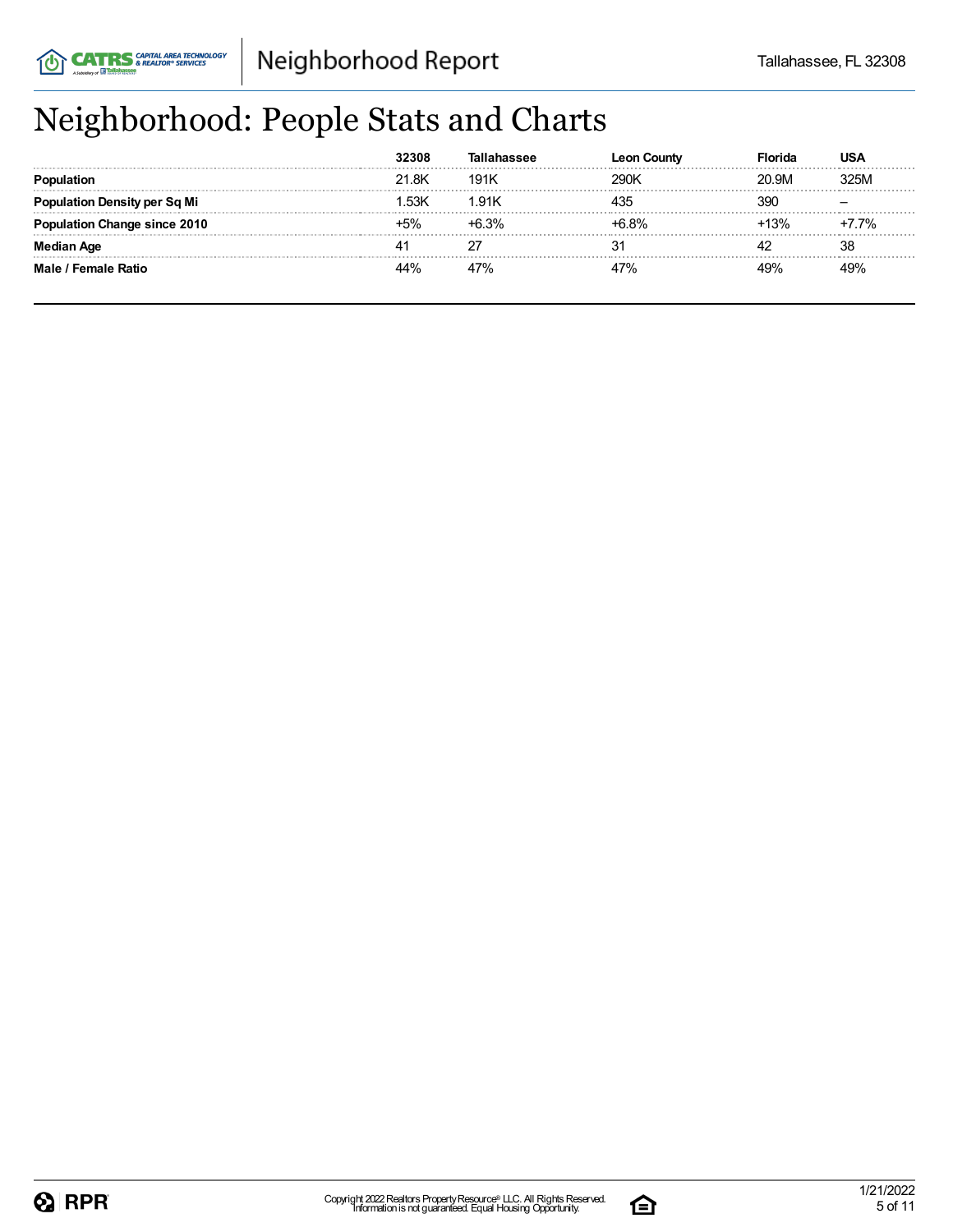



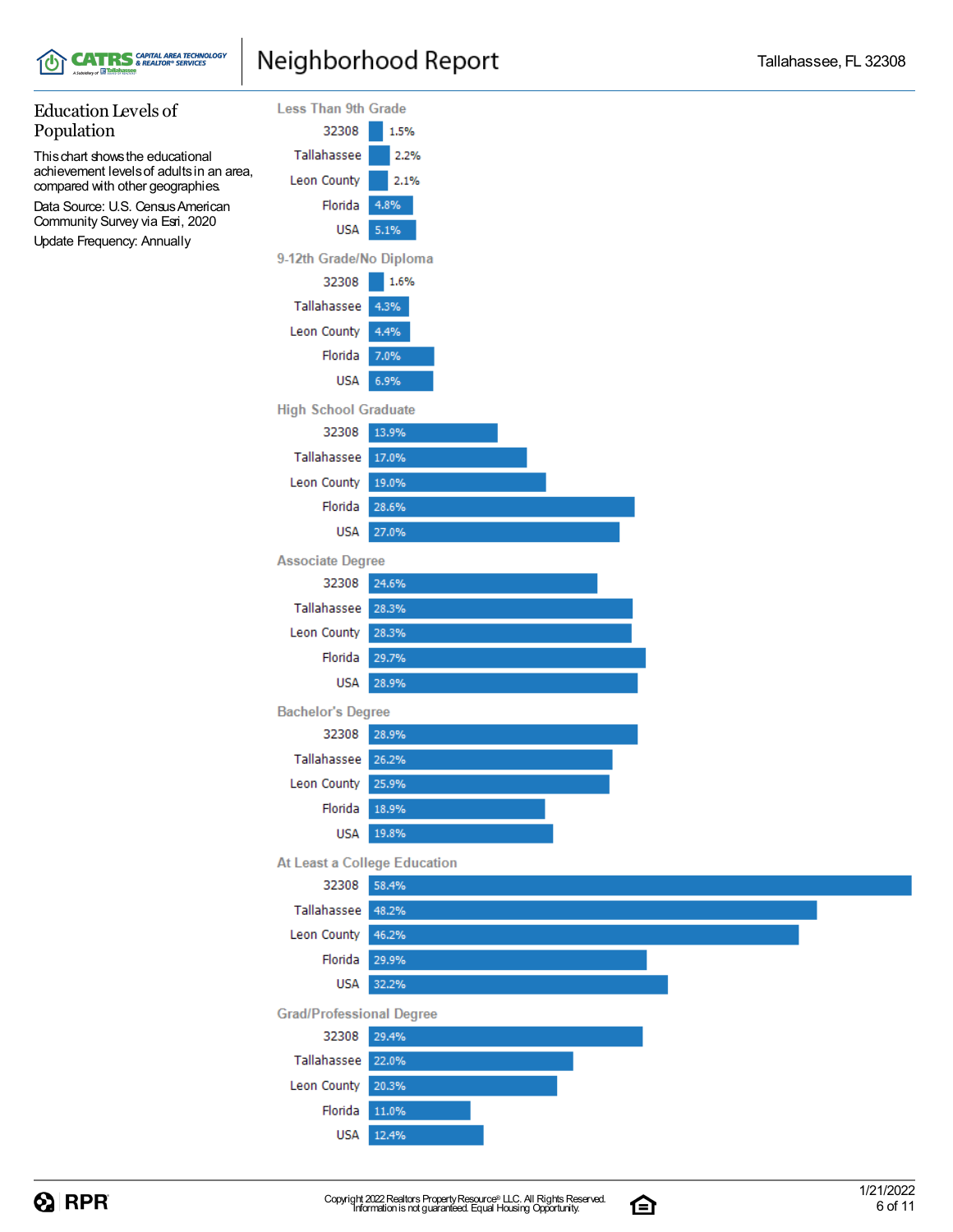Population of Children by Age Toddlers  $1,141$ Group **Elementary School** 1,191 Thischart showsthe distribution of the Middle School 1,096 High School 722 Data Source: U.S. Census 32308 Population of Adults by Age 18-20 430  $21 - 24$ 1,368 Thischart showsthe distribution of the 25-34 3,038 population of adultsby age range — 35-54 5,351 from 18 to 75-plus—in the area of your search. 55-64 2,906 Data Source: U.S. Census 65-74 2,273 75 or Older 2,327 32308 Households WithChildren Married with Children 1,430 Married without Children 2,395 Thischart showsthe distribution of householdswith children, categorized by Single with Children 628 Update Frequency: Annually 32308 Household Income Brackets  $> $150K$  1,477 \$125K-\$150K 686 Thischart showsannual household income levelswithin an area. \$100K-\$125K 1,071 Data Source: U.S. Census \$75K-\$100K 1,166 Update Frequency: Annually \$50K-\$75K 2,057 32308 \$35K-\$50K  $1,228$ \$25K-\$35K 827  $<$ \$25K 1,698

Thischart showshowresidentsof a county voted in the 2020 presidential election.

Data Source: USElectionAtlas.org Update Frequency: Quadrennially

合

**Votes Democrat** 

Votes Republican

61.3%

37.6%

Neighborhood Report

population of children by age range from birth to 17 —in the area of your search.

**CATRS** SAPITAL AREA TECHNOLOGY

Update Frequency: Annually

., IB B

Group

Update Frequency: Annually

marital status, in the area of your search. Data Source: U.S. Census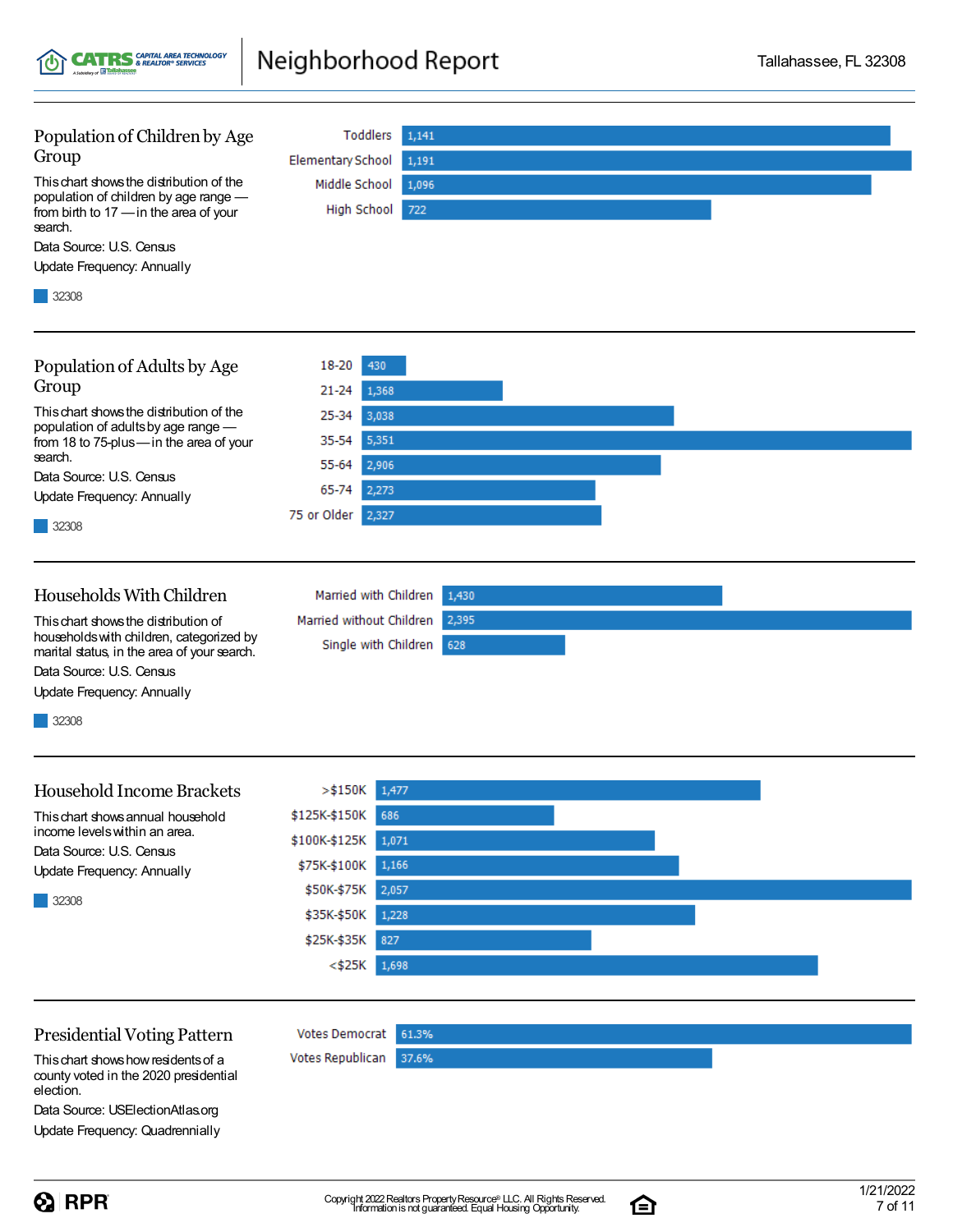## Neighborhood: Economic Stats and Charts

|                           |          |          | Count<br>∟ec | Florida  |          |
|---------------------------|----------|----------|--------------|----------|----------|
| <b>Income Per Capita</b>  | \$43.886 | \$27.677 | \$30.586     | \$31.619 | \$34.103 |
| Median Household Income   | \$66.432 | \$45 734 | \$53.106     | \$55 660 | 843      |
| l Rate                    |          | 3.8%     | 3.5%         | 3.6%     | 1.2%     |
| Number                    |          | 3.99K    | 5.54K        | 386K     |          |
| Empl<br>Number            |          | 100K     | 152K         | 10.3M    |          |
| <b>Labor Force Number</b> |          | 104K     | 158K         | 10.6M    |          |

### Unemployment Rate

**CATRS** & REALTOR® SERVICES





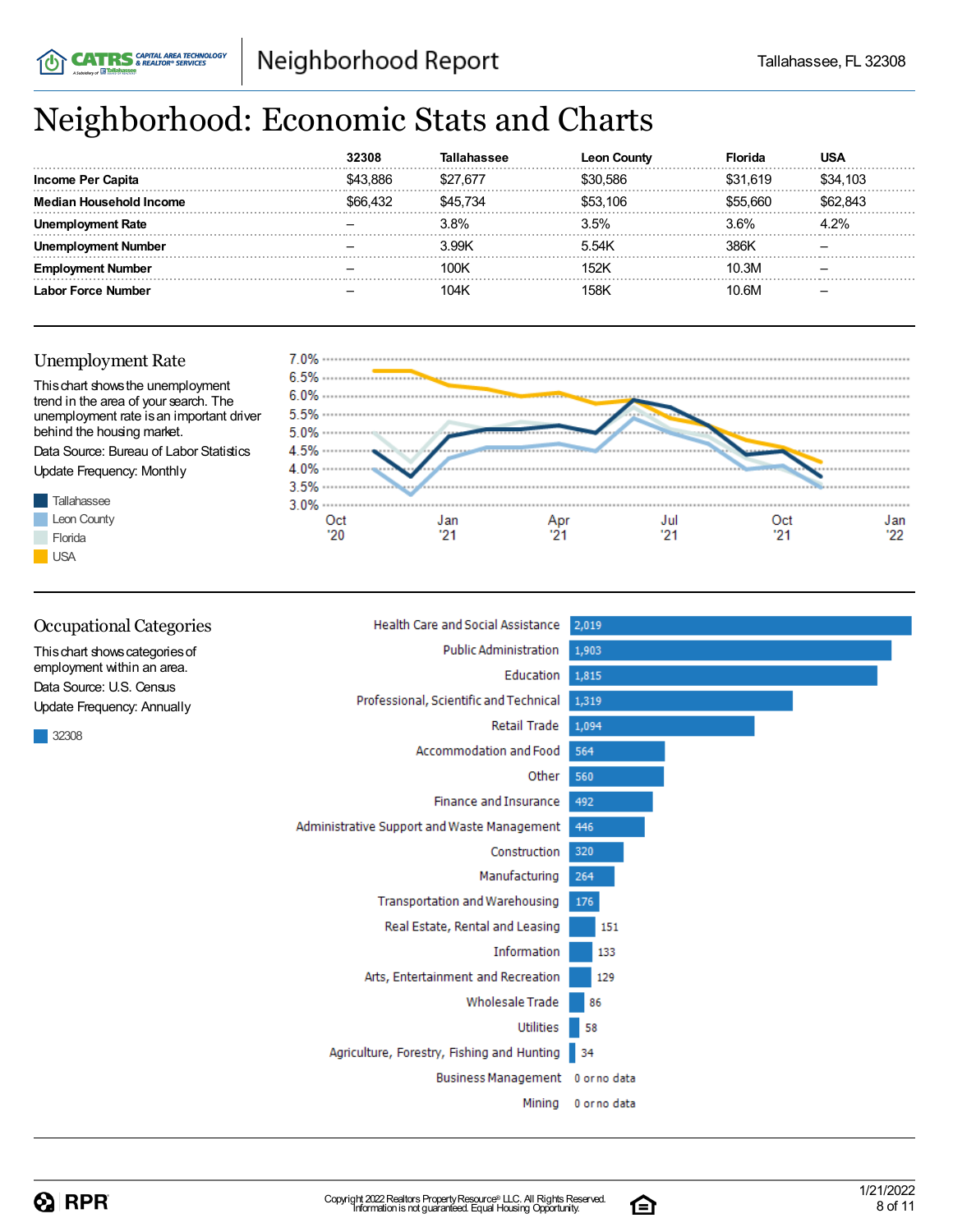## Neighborhood: Quality of Life Stats and Charts

Quality of Life in 32308

|                                                         |      | Tall  | Leon Countv |       |    |
|---------------------------------------------------------|------|-------|-------------|-------|----|
| Elevation (in feet)                                     | .624 | 1.624 | 1.623       |       |    |
| Annual Rainfall (in inches)                             | 60   | 60    | 60          | 56.39 |    |
| Annual Snowfall (in inches)                             |      |       | 0 በ3        | 0 Q.  |    |
| Days of Full Sun (per year)                             | 98   | 98    | 98          | 98    |    |
| Travel Time to Work (in minutes)                        |      | 19    |             | 28    |    |
| <b>Water Quality - Health Violations</b>                |      |       |             |       |    |
| <b>Water Quality - Monitoring and Report Violations</b> |      |       |             |       |    |
| <b>Superfund Sites</b>                                  |      |       |             | .91   |    |
| <b>Brownfield Sites</b>                                 |      | Yes   |             |       | e۶ |

| <b>Average Commute Time</b>                                    | $<$ 15 Minutes 37.5% |      |
|----------------------------------------------------------------|----------------------|------|
| This chart shows average commute times                         | 15-30 Minutes 49.0%  |      |
| to work, in minutes, by percentage of an<br>area's population. | 30-45 Minutes 11.0%  |      |
| Data Source: U.S. Census                                       | 45-60 Minutes        | 1.7% |
| Update Frequency: Annually                                     | $>1$ Hour 0.8%       |      |
| 32308                                                          |                      |      |

| How People Get to Work                                                                                            | Drive/Carpool/Motorcycle | 10,638     |
|-------------------------------------------------------------------------------------------------------------------|--------------------------|------------|
| This chart shows the types of<br>transportation that residents of the area<br>you searched use for their commute. | Work at Home             | 591        |
|                                                                                                                   | Bicycle                  | $\vert$ 33 |
| Data Source: U.S. Census                                                                                          | Walk                     | 31         |
| Update Frequency: Annually                                                                                        | Public Transit           | -25        |
|                                                                                                                   |                          |            |
| <b>Average Monthly</b>                                                                                            | Avg. January Min. Temp   | 36         |
| Temperature                                                                                                       | Avg. January Max. Temp   | 65         |
| This chart shows average temperatures in<br>the area you searched.                                                | Avg. July Min. Temp      | 69         |
|                                                                                                                   |                          |            |

95

Avg. July Max. Temp

Data Source: NOAA

Update Frequency: Annually

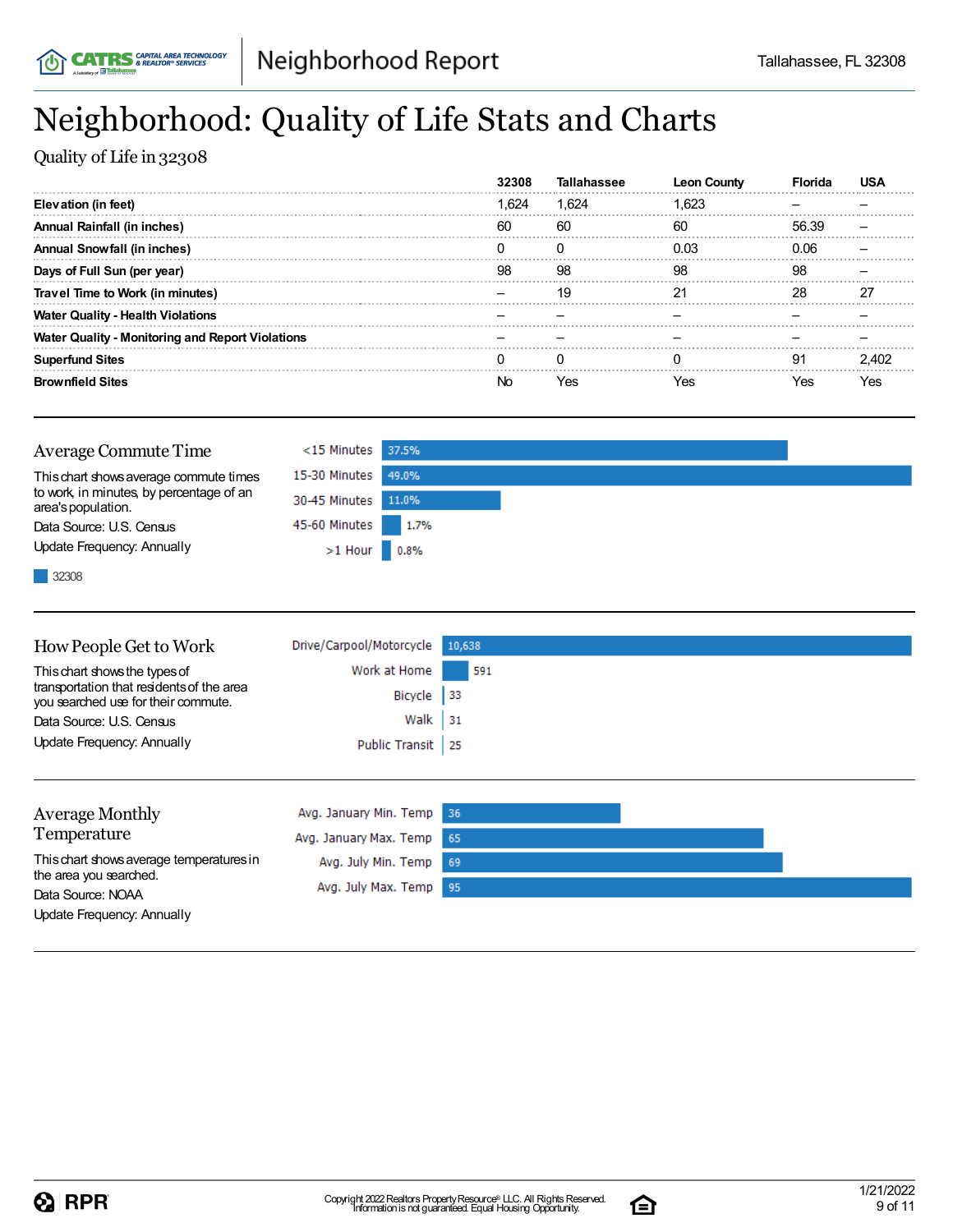

Housing



### AARP Livability™ Index for 32308